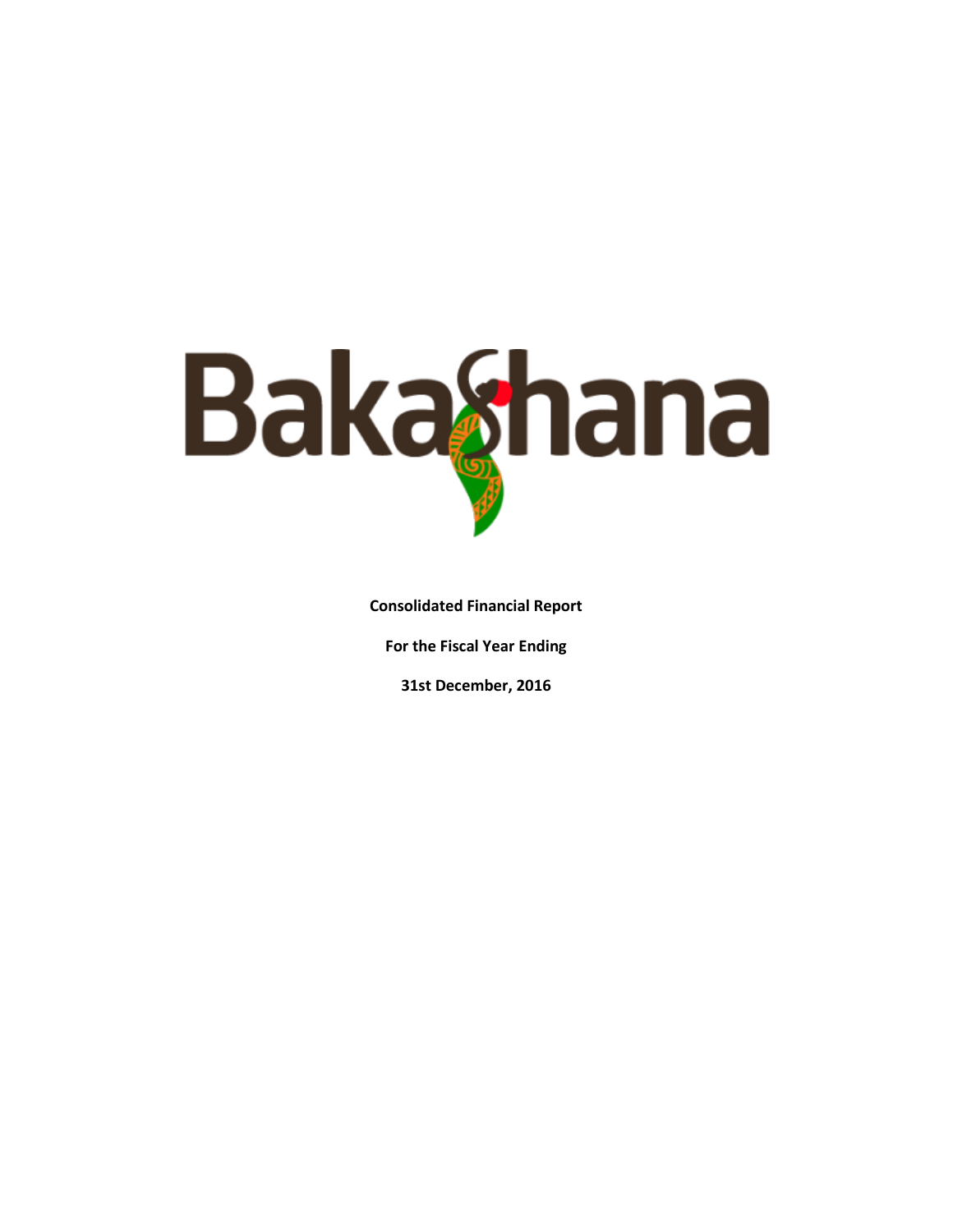

# **Consolidated Statement of Financial Position (2016)**

**Accrual Basis**

Year Ended 12/31/16

| <b>ASSETS</b>                    |                 |
|----------------------------------|-----------------|
| <b>Current Assets</b>            |                 |
| <b>Checking/Savings</b>          |                 |
| <b>Barclays</b>                  |                 |
| <b>Barclays Unrestricted</b>     | \$<br>4,602.83  |
| <b>Barclays Temp Restricted</b>  | \$<br>181.14    |
| <b>Barclays Total</b>            | \$<br>4,783.97  |
| Dwolla                           | \$<br>3,026.00  |
| Paypal                           | \$<br>16,320.39 |
| <b>Schwab</b>                    |                 |
| <b>Schwab Unrestricted</b>       | \$<br>3,143.70  |
| <b>Schwab Temp Restricted</b>    | \$<br>132.36    |
| <b>Schwab Total</b>              | \$<br>3,276.06  |
| <b>ZMK Cash Account</b>          | \$<br>(65.90)   |
| <b>Total Checking/Savings</b>    | \$<br>27,340.52 |
| <b>Accounts Receivable</b>       |                 |
| <b>Pledges Receivable</b>        | \$<br>5,031.00  |
| <b>Total Accounts Receivable</b> | \$<br>5,031.00  |
| <b>Total Current Assets</b>      | \$<br>32,371.52 |
| TOTAL ASSETS                     | \$<br>32,371.52 |

### **LIABILITIES & EQUITY**

| <b>Equity</b>                                |                      |  |
|----------------------------------------------|----------------------|--|
| 3000 Unrestricted net assets                 |                      |  |
| 3009 · Transfers to/from unrestricted        | \$<br>(5,344.50)     |  |
| 3000 Unrestricted net assets - Other         | \$<br>35,860.51      |  |
| Total 3000 · Unrestricted net assets         | \$<br>30,516.01      |  |
| 3100 · Temporarily restrict net assets       |                      |  |
| 3110 · Use restricted net assets             | \$<br>5,344.50       |  |
| 3120 · Time restricted net assets            | \$<br>$\blacksquare$ |  |
| Total 3100 · Temporarily restrict net assets | \$<br>5,344.50       |  |
| <b>Net Income</b>                            | \$<br>(3,488.99)     |  |
| <b>Total Equity</b>                          | \$<br>32,371.52      |  |
| <b>TOTAL LIABILITIES &amp; EQUITY</b>        | \$32,371.52          |  |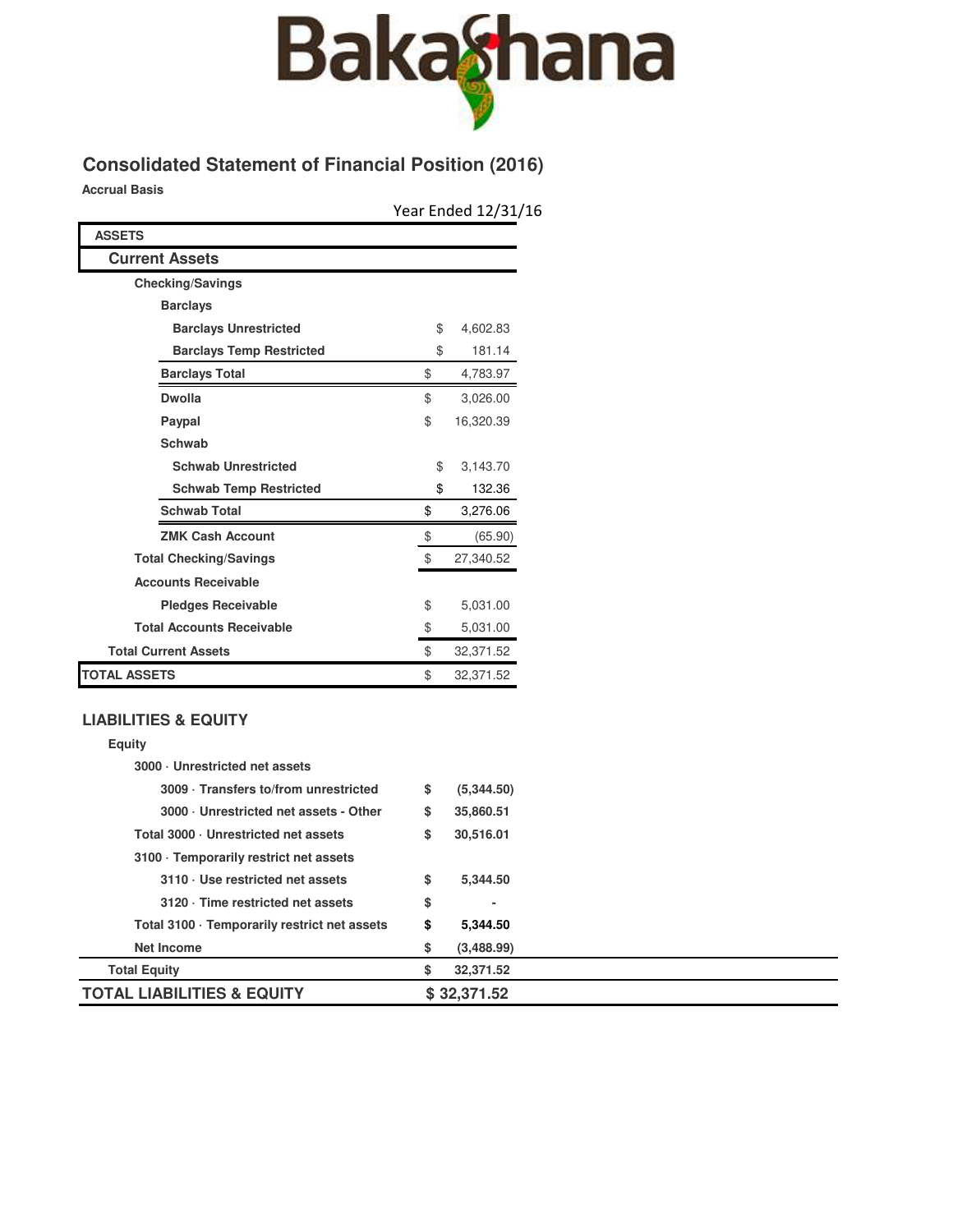# **Bakaghana**

# **Consolidated Statement of Financial Income and Expense (2016)**

| <b>Accrual Basis</b>           | $1/1/16 - 12/31/16$                          |                      |                     | <b>Temporarily</b> |                   |     |              |
|--------------------------------|----------------------------------------------|----------------------|---------------------|--------------------|-------------------|-----|--------------|
|                                |                                              |                      | <b>Unrestricted</b> |                    | <b>Restricted</b> |     | <b>Total</b> |
| <b>Ordinary Income/Expense</b> |                                              |                      |                     |                    |                   |     |              |
| Income                         |                                              |                      |                     |                    |                   |     |              |
| <b>Contributions</b>           |                                              |                      |                     |                    |                   |     |              |
|                                | <b>Corporate Contributions</b>               | \$                   | 1,679.07            | S                  |                   | \$  | 1,679.07     |
| Grants                         |                                              |                      |                     |                    |                   | \$  |              |
|                                | <b>MTV Grant</b>                             |                      |                     | \$                 | 5,501.50          | \$  | 5,501.50     |
|                                | <b>Salon Foundation</b>                      |                      |                     | \$                 | 1,798.26          | \$  | 1,798.26     |
|                                | <b>Total Grants</b>                          | Ś.                   |                     | \$                 | 7,299.76          | \$  | 7,299.76     |
|                                | <b>Private Contributions</b>                 |                      |                     |                    |                   |     |              |
|                                | <b>Peace Corps Volunteers</b>                |                      |                     | \$                 | 892.00            | \$  | 892.00       |
|                                | <b>Private Contributions - Other</b>         | \$                   | 8,119.14            | \$                 | 23,349.00         | \$. | 31,468.14    |
|                                | <b>Total Private Contributions</b>           | $\boldsymbol{\zeta}$ | 8,119.14            | \$                 | 24,241.00         | \$  | 32,360.14    |
|                                | <b>Total Contributions</b>                   | \$                   | 9,798.21            | \$                 | 31,540.76         | \$  | 41,338.97    |
| Interest Inc                   |                                              | \$                   | 1.18                | \$                 |                   | \$  | 1.18         |
|                                | <b>Total Revenues, Gains and Support</b>     | \$                   | 9,799.39            | \$                 | 31,540.76         | \$  | 41,340.15    |
|                                | Net Assets Released from Restriction         | \$                   | 33,817.48           | \$                 | $(33,817.48)$ \$  |     |              |
| <b>Total Income</b>            |                                              | \$                   | 43,616.87           | \$                 | $(2,276.72)$ \$   |     | 41,340.15    |
|                                |                                              |                      |                     |                    |                   |     |              |
| <b>Expense</b>                 |                                              |                      |                     |                    |                   |     |              |
|                                | <b>Administrative Services</b>               | \$                   | 6,239.14            |                    |                   | \$  | 6,239.14     |
|                                | <b>Cultural and Community Services</b>       | \$                   | 1,356.18            |                    |                   | \$  | 1,356.18     |
|                                | <b>MTV Grant Expense</b>                     | \$                   | 8,844.46            |                    |                   | \$  | 8,844.46     |
|                                | <b>Resource Center Services</b>              | \$                   | 5,178.47            |                    |                   | \$  | 5,178.47     |
|                                | <b>Scholarship Program Services</b>          | \$                   | 17,228.08           |                    |                   | \$  | 17,228.08    |
|                                | <b>Solon Grant Expense</b>                   | \$                   | 1,617.12            |                    |                   | \$  | 1,617.12     |
|                                | <b>Supplementary Curriculum Servic</b>       | \$                   | 2,842.19            |                    |                   | \$  | 2,842.19     |
|                                | <b>VGIF Grant Expense</b>                    | \$                   | 786.57              |                    |                   | \$  | 786.57       |
|                                | <b>Zambian Board Meeting</b>                 | \$                   | 194.94              |                    |                   | \$  | 194.94       |
| <b>Total Expense</b>           |                                              | \$                   | 44,287.15           | \$                 |                   | \$  | 44,287.15    |
|                                | *Percentage of which Administrative Expenses |                      | 14.09%              |                    | 0.00%             |     | 14.09%       |
| <b>Net Ordinary Income</b>     |                                              | \$                   | $(670.28)$ \$       |                    | $(2,276.72)$ \$   |     | (2,947.00)   |
| <b>Other Income/Expense</b>    |                                              |                      |                     |                    |                   |     |              |
| <b>Other Expense</b>           |                                              |                      |                     |                    |                   |     |              |
|                                | <b>Exchange Gain or Loss</b>                 | \$                   | 541.99              | \$                 |                   | \$  | 541.99       |
| <b>Total Other Expense</b>     |                                              | \$                   | 541.99              | \$                 |                   | \$  | 541.99       |
| Net Other Income               |                                              | Ś                    | $(541.99)$ \$       |                    |                   | \$  | (541.99)     |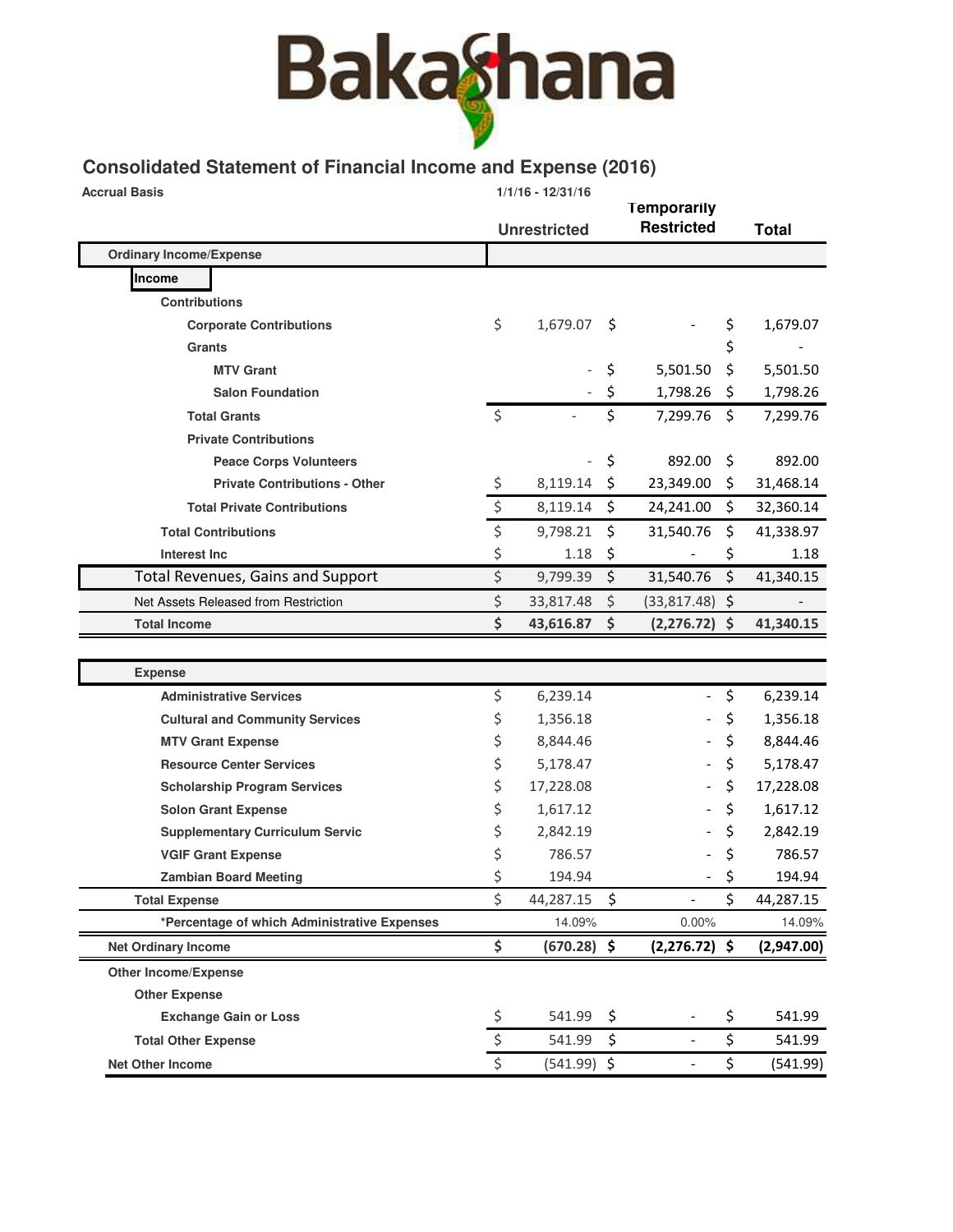

| 28,239.29      | 35,860.51                                                   |
|----------------|-------------------------------------------------------------|
|                |                                                             |
| $27,027.02$ \$ | 5,344.50 \$ 32,371.52                                       |
|                | $(1,212.27)$ \$ $(2,276.72)$ \$ $(3,488.99)$<br>7,621.22 \$ |

Board Approval: January 10, 2017

- Sue Deuber, Board Chairperson

Susan Deuber

- Justin Hostetter, CFO

Justin Hostetter